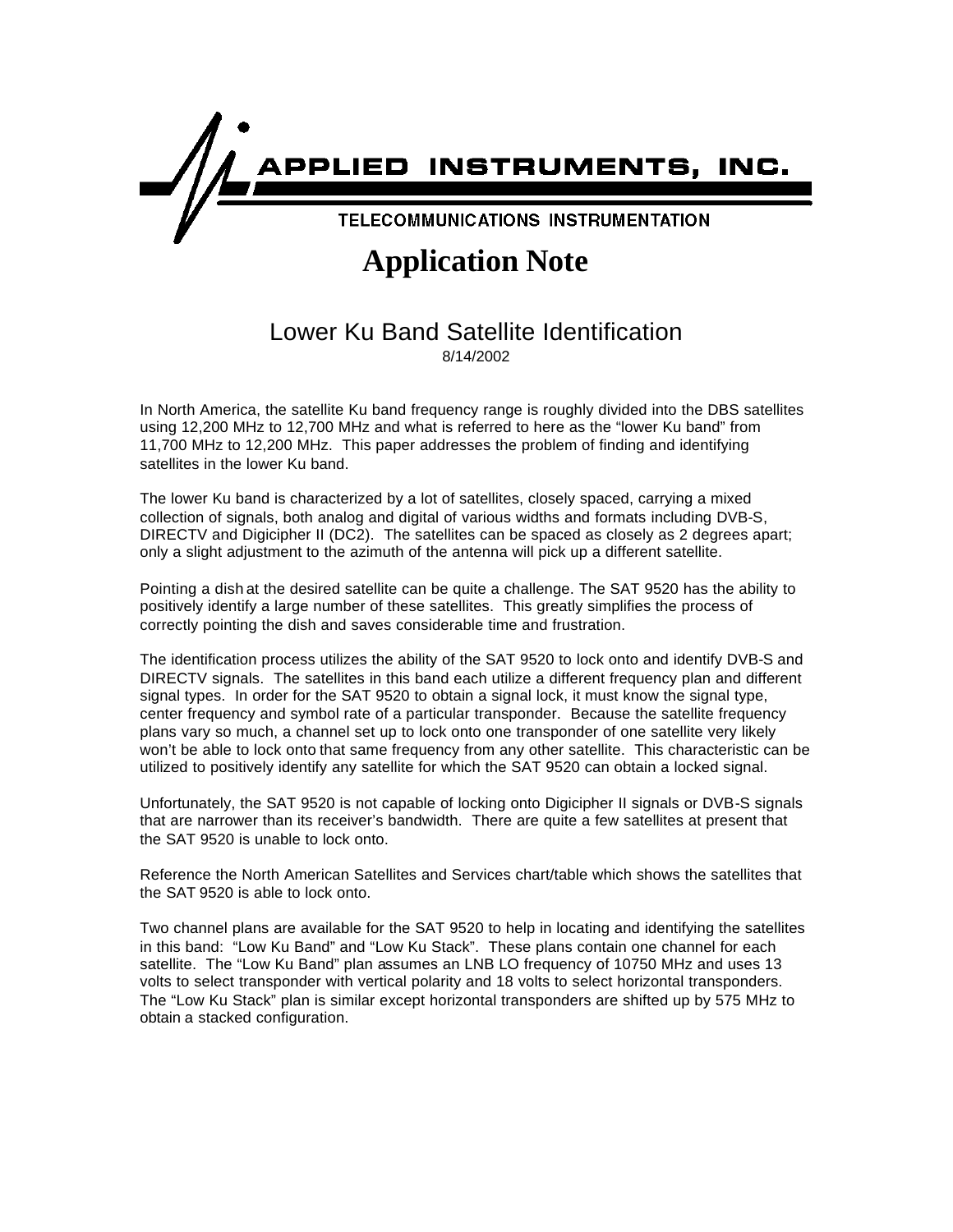To locate a particular satellite using an un-stacked system, do the following:

- 1) Mount and aim the dish using approximate settings:
	- a) Make sure the pole is mounted plumb.
	- b) Set the skew according to the location table (if using a dual satellite system).
	- c) Set the elevation according to the location table.
	- d) Set the polarity adjustment to something close (or zero offset).
	- e) Point the dish in the approximate direction of the compass setting from the location table.
- 2) Connect the SAT 9520 to the LNB:
	- a) Select "Low Ku Band" channel plan in setup screen.
	- b) If using a dual satellite system, set the proper switch type.
	- c) Select the channel corresponding to desired the satellite.
	- d) Turn the LNB power on (select SAT A or SAT B etc if using a dual satellite system).
- 3) Use the power level peaking tone to find a satellite:
	- a) Press the audio speaker button to turn the tone on.
	- b) Slowly rotate the dish in the direction you think the satellite should be located.
	- c) Listen to the tone and watch the level meter bar to see when a satellite signal is detected.
	- d) When you find a signal, peak the azimuth setting and then peak the elevation setting.
	- e) If you don't find a signal, re-point the dish using a compass and then adjust the elevation to scan for a signal.
- 4) Identify the satellite:
	- a) If the SAT 9520 shows a lock (DIRECTV or DVB-S) then you have found the satellite indicated by the channel name.
	- b) If not (more likely), then you have a satellite but not the one you are looking for. Press the up or down arrows to scroll through the other channels. Allow about 4 seconds on each channel to let the SAT 9520 have a chance to lock onto the signal.
	- c) If you find one that locks, the channel name will indicate the satellite and you now know where you are pointed. You can then "walk across" to the satellite you want.
	- d) If none of the channels will lock, you are either at a satellite that the SAT 9520 is unable to lock on, or your polarity or peaking is too far off. If you are sure of the peaking and polarity being close, then "walk across" until you identify a satellite.
- 5) To "walk across" from one satellite to another:
	- a) First rotate the dish until the lock is lost or the signal level begins to drop.
		- b) Then, if you are at a known satellite, change channels to the next satellite (down arrow if moving east, up arrow if moving west).
		- c) Continue rotating until the signal starts to come back up, this should be the next satellite.
		- d) Peak the azimuth and elevation on the new satellite.
		- e) Check the lock status:
			- i) If locked, the satellite is identified.
			- ii) If not locked ("search" or (DC2)) then check all channels to see if any will lock.

Once you obtain a positive id on a satellite, it is fairly easy to walk across one satellite at a time until you find the one you are looking for. If you are looking for a satellite which the SAT 9520 cannot lock onto, you can find the nearest one that it will lock onto and then count across the nonlocking satellites until you find the one you want.

One pitfall to watch out for is that if a satellite does not have a signal at the frequency that the SAT 9520 is tuned to, you may not see it as you scan past it. For this reason, it is best to set the SAT 9520 to the next expected satellite as you walk across. That way it will be tuned to a channel that is transmitted and you won't miss it.